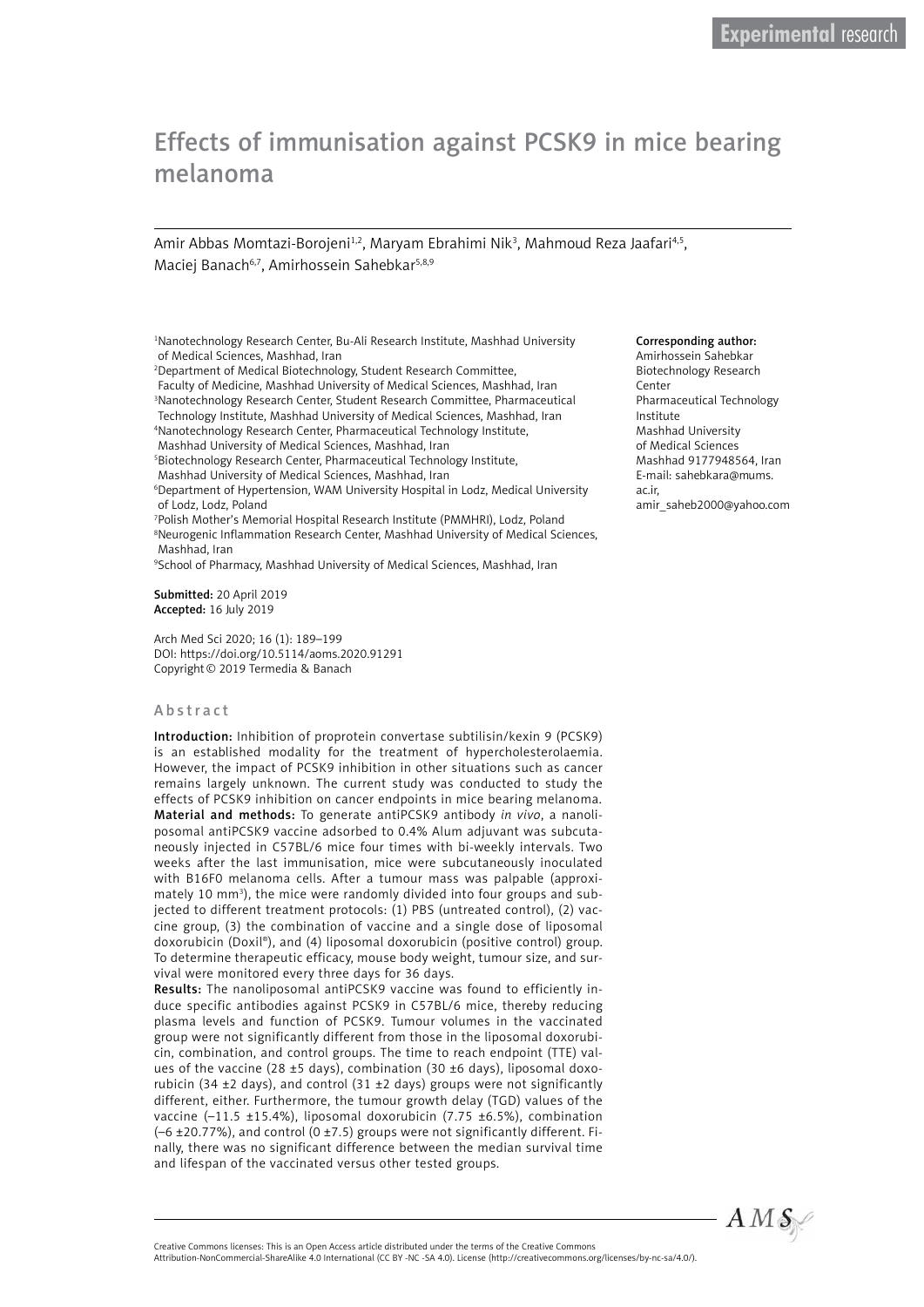Conclusions: The nanoliposomal PCSK9 vaccine did not adversely affect the growth of melanoma tumour nor the survival of tumour-bearing mice.

Key words: cancer, liposome, immunisation, melanoma, nanoparticle, PCSK9, vaccine.

#### Introduction

Investigations into melanoma and other cancer types have suggested a potential role for dysregulated cholesterol homeostasis in the development of cancer [1–8]. Experimental studies have shown that a high-fat diet enhances tumour growth and metastasis of xenograft human melanoma cells [9, 10]. Cholesterol can activate cancer-related signalling pathway, e.g. the hedgehog pathway, through direct binding to the G-protein-coupled receptors, including smoothened receptor [11, 12] and adenosine A2A receptor [13], by which affect cell differentiation and proliferation as well as tumour formation [14]. Cholesterol can also activate other oncogenic signalling pathways through binding to the scaffold proteins such as NHERF1/ EBP50 [15], which regulate oncogenic signalling networks via assembling cancer-associated proteins, including those involved in the Wnt/β-catenin and PI3K/Akt pathways [16].

Although disruption of cholesterol homeostasis has been proposed to contribute to cancer development, the potential of therapeutic targeting of cholesterol homeostasis is a debatable issue in oncology. Previous studies of lipid-lowering drugs have shown an association between cancer risk and low levels of low-density lipoprotein (LDL) cholesterol (LDL-C) [17]; however, extant evidence suggests that the drugs per se do not enhance cancer risk [18–21].

Proprotein convertase subtilisin/kexin 9 (PCSK9) is an important modulator of cholesterol haemostasis through controlling the clearance of the plasma LDL-C from the bloodstream via regulation of the liver's LDL receptor (LDLR). PCSK9 was found to be a therapeutic target for lowering LDL-C since early studies showed that gain-offunction mutations in *PCSK9* are causally associated with the elevated plasma level of LDL-C [22], while loss-of-function mutations are associated with hypocholesterolaemia and a decreased risk of coronary artery disease [23–26]. Although scientific evidence supports the benefits of PCSK9 inhibitors in lowering LDL-C and reducing cardiovascular outcomes [27–33], the lipid-independent effects of PCSK9 inhibition, especially in patients with cancer, has remained largely unexplored. Hitherto, there have been several human studies that evaluated a possible link between *PCSK9* polymorphisms and the risk of cancer, and the results have been contradictory [34–36]. A previ-

ous study could statistically associate LDL-raising *PCSK9* variants with a higher risk of the cancer [34], while another study could not validate an association between *PCSK9* loss-of-function variants and increased cancer incidence [35]. In contrast to these reports, a recent Mendelian-randomisation study showed that *PCSK9* LDL-raising variants are associated with a higher risk of cancer, while LDL-lowering polymorphisms mimicking PCSK9 inhibitors were reported to be associated with a reduced risk of cancer occurrence [36]. These inconsistent results necessitate additional studies to evaluate the efficacy and safety of PCSK9 inhibitors in cancer.

Anti-PCSK9 vaccines are emerging PCSK9 inhibitors in the pipeline, which have shown significant LDL-lowering effects in experimental models of hypercholesterolaemia [37–40]. We previously formulated a nanoliposomal anti-PCSK9 vaccine that could efficiently promote long-lasting, specific, and safe anti-PCSK9 antibodies in BALB/c mice. Nanoliposomal vaccine-induced antibodies were found to target plasma PCSK9 and suppress its binding to LDLR, thereby leading to the inhibition of PCSK9 function [41]. The present study was carried out to assess the effects of the mentioned nanoliposomal anti-PCSK9 vaccine in C57 BL/6 mice bearing B16F0 melanoma.

## Material and methods

#### Vaccine preparation and characterisation

Preparation and characterisation of the liposome nanoparticles

The thin-film lipid hydration method was employed to manufacture nanoliposome formulation containing 1,2-Dimyristoyl-sn-glycero-3-phosphorylcholine (DMPC), 1,2-dimyristoyl-sn-glycero-3 phosphorylglycerol (DMPG), and cholesterol (Chol) (Avanti Polar Lipid; Alabaster, USA) at the final concentration of 40 mM (total phospholipids and Chol). In brief, DMPC, DMPG, and Chol were mixed in chloroform at the molar ratios of 75 : 10 : 15, respectively. Lipid mixture was dried to a thin lipid film under decreased pressure by rotary evaporation (Heidolph, Germany). Then, the obtained lipid-film was freeze-dried (VD-800F, Taitech, Japan) overnight to entirely eliminate the organic solvent. Afterward, the dried lipids were hydrated with 10 mM HEPES buffer (pH 7.2) containing 5% dextrose, and vortexed and bath-sonicated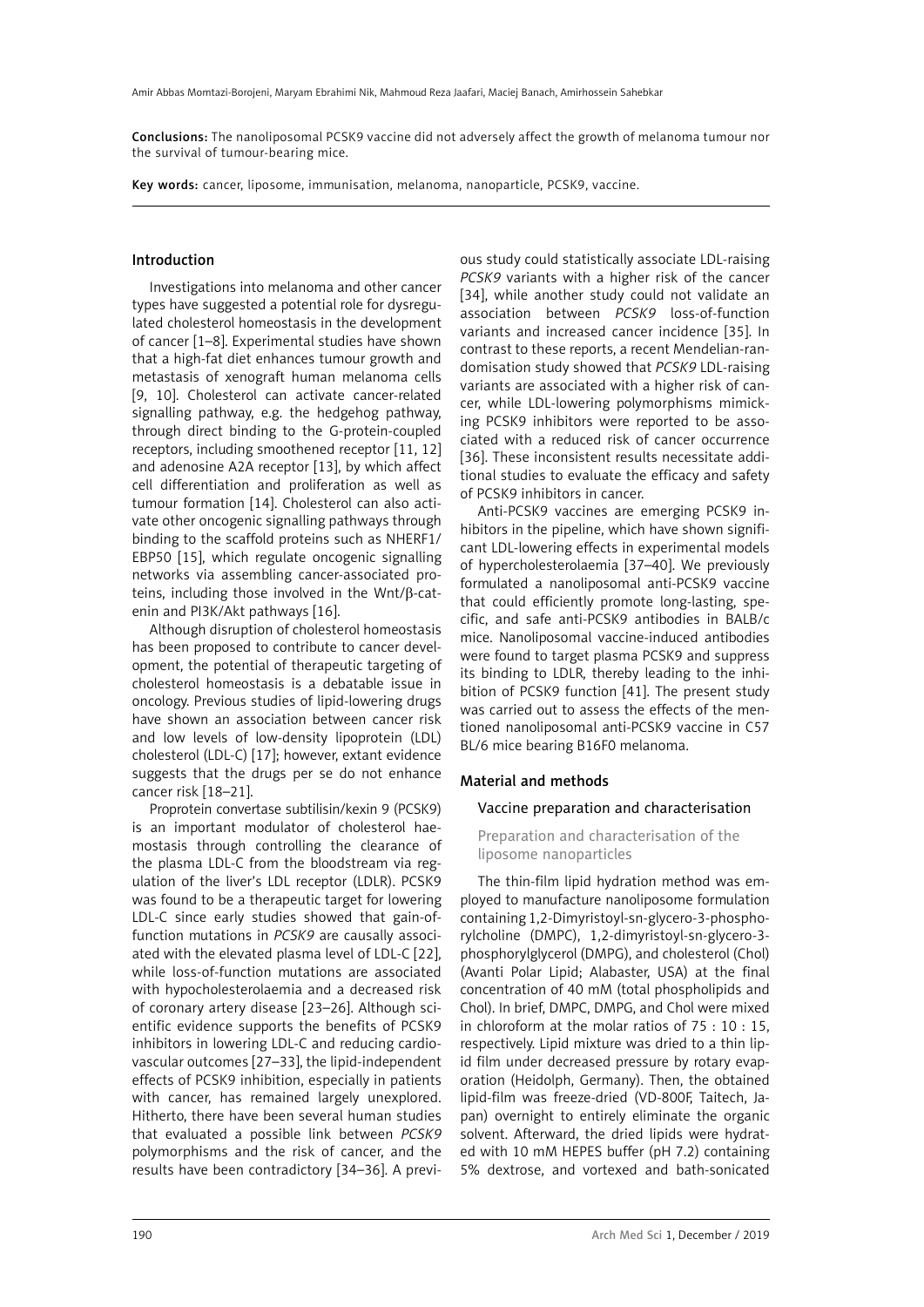to disperse completely into the buffer. To obtain small unilamellar vesicles (SUVs) with a uniform size of 100 nm, the multilamellar vesicles (MLVs) were extruded using a mini extruder (Avestin, Canada) with polycarbonate membranes of 600, 400, 200, and 100 nm pore size, respectively. Particle size (diameter, nm), zeta potential (surface charge, mV), and poly dispersity index (PDI) of the prepared nanoliposomal formulation were determined using dynamic light scattering (DLS) technique on a Zetasizer (Nano-ZS,Malvern, UK) at room temperature (RT). The synthesised nanoliposomes were stored at 4°C under argon.

## Construction of immunogenic peptide

The immunogenic fused PCSK9-tetanus (IFPT) peptide with a purity grade of  $> 95\%$  was synthesised and high-performance liquid chromatography (HPLC)-purified by ChinaPeptides Co., Ltd. (Shanghai, China). Already designed, the IFPT peptide [42] includes a PCSK9 sequence as a B cell epitope inspired from the AFFiRiS group [43, 44], and a T-helper cell epitope belonging to tetanus toxin used as a pharmaceutically acceptable adjuvant carrier [45] (Table I). To conjugate IFPT epitope on the surface of liposome nanoparticles, it was linked to DSPE-PEG-Mal (1,2-distearoyl-*sn*-glycero-3-phosphoethanolamine-*N*-[maleimide(PEG)-2000]) lipid (Lipoid GmbH, Germany) via an N-terminal cysteine residue added to IFPT peptide (Figure 1).

#### Construction of DSPE-PEG-IFPT micelles

DSPE-PEG-Maleimide lipid was employed to attach the immunogenic peptides on the surface of liposome nanoparticles as an adjuvant delivery system. N-terminal cysteine residue of the IFPT peptide provides a thiol group that reacts with pyrrole group maleimide and produces a thioether bond; thereby, the peptide covalently links to DSPE-PEG-Maleimide lipid. The IFPT peptide and DSPE-PEG-Mal at the molar ratios of 1.2 : 1, respectively, were mixed in DMSO/chloroform solution at the volume ratio of 1 : 1 and then slowly stirred at RT for 48 h. The linkage was verified by TLC (thin layer chromatography) method with the mobile phase containing chloroform, methanol, and water at the volume ratio of 90 : 18 : 2. Then, the DMSO/chloroform solution was dried by rotary evaporator and freeze-drying followed by hydration with sterile deionised water (pH 7.2) at 30°C to construct DSPE-PEG-IFPT micelles. The efficiency of the linkage in the prepared micelles was determined by HPLC analysis. The true value of the linked micelles was determined using efficiency of linkage and content of total lipid measured by the Bartlett phosphate assay method [46].

# HPLC analysis of the linkage efficiency

The efficiency of the linkage between the IFPT peptide and DSPE-PEG-Mal linker was indirectly measured by HPLC quantification of the free

Table I. Sequence of the immunogenic peptides used in the present study

| Peptide name | Sequence                           | Immunogenicity |
|--------------|------------------------------------|----------------|
| PCSK9        | S-I-P-W-N-L-E-R-I-T-P-V-R          | B cell epitope |
| Tetanus      | A-O-Y-I-K-A-N-S-K-F-I-G-I-T-E-L    | T cell epitope |
| <b>IFPT</b>  | *CGGGSIPWNLERITPVRAOYIKANSKFIGITEL |                |

*\*The bold amino acid codes are as a linker sequence for conjugating with DSPE-PEG-Mal. IFPT – immunogenic fused PCSK9-tetanus.*



Figure 1. Schematic view of linking between peptide and DSPE-PEG-Maleimide

IPTF peptide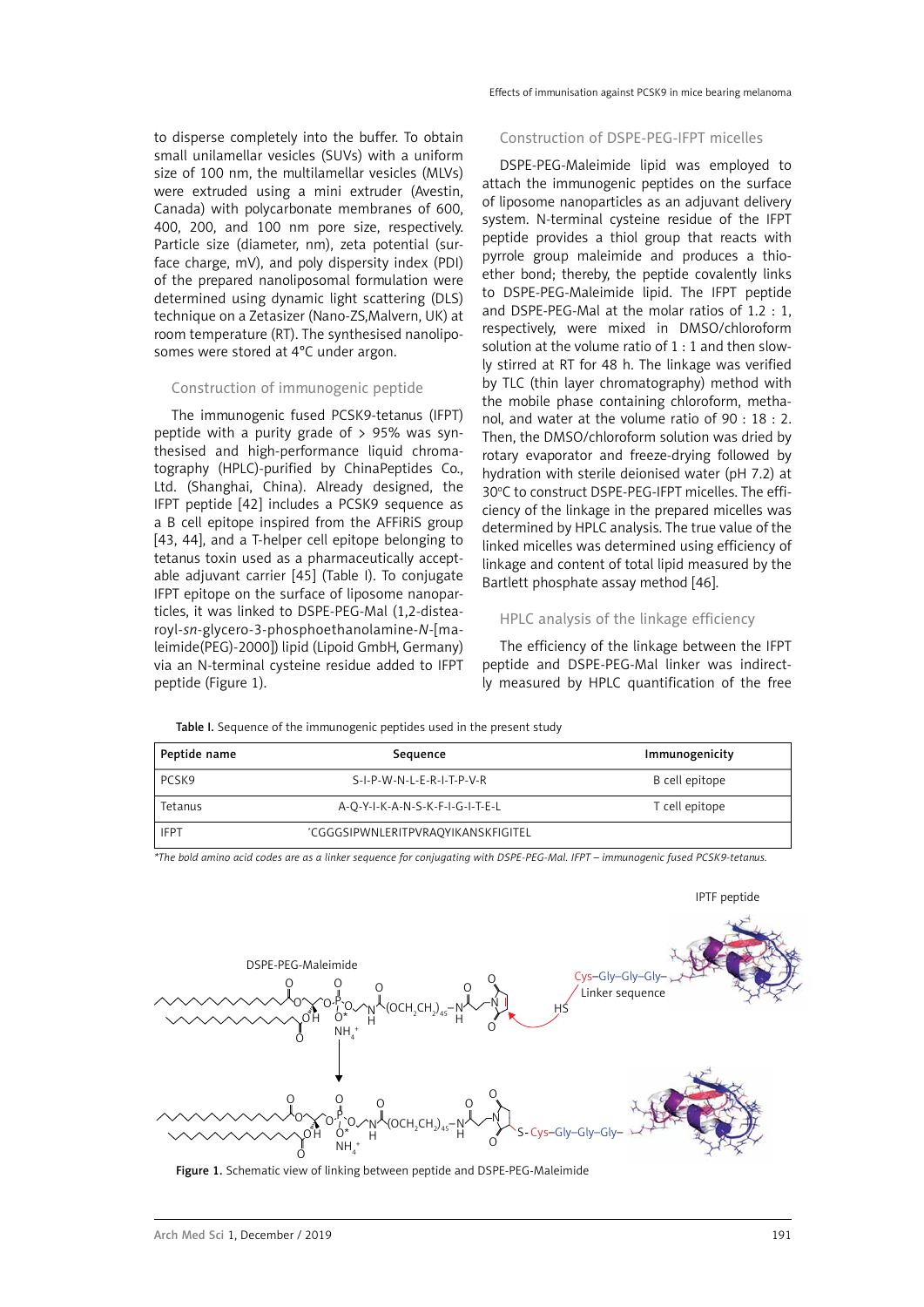peptide content of the prepared DSPE-PEG-IF-PT micelles. The HPLC apparatus was equipped with a Smart Line HPLC Pump 1000, a PDA Detector 2800 (set at 220 nm), and a Degasser5000, all from Knauer (Berlin, Germany). Each sample (20 µl) was injected through a Smart Line Auto Sampler, and data were obtained and processed with ChromGate software (version 3.3.1) from Knauer (Berlin, Germany). Chromatographic separation was performed on a C18 reverse-phase column, 4.6 mm × 25 cm (Shimadzu, Japan), using an isocratic mobile phase of (0.1% TFA in water)/(0.1% TFA in acetonitrile) at gradient ratios of 55/45 to 45/55 in 10 min, at a flow rate of 1 ml/min.

The IFPT peptide with HPLC purity  $> 95\%$  was used as a standard solution. The free peptide peak within the chromatogram of the micelle sample was identified and assigned based on the retention time (2.2 min) of the standard solution, followed by sample spiking. To quantify the free peptide content of the micelle sample, a calibration curve was constructed by injecting standard solution at five concentrations (50-500 µg/ml), which was linear, with a correlation coefficient (*r*<sup>2</sup> ) of 0.9954. Using linear regression analysis of the calibration curve appearing in the standard chromatogram, the free peptide content of the micelle sample was estimated. Linkage efficiency in the constructed DSPE-PEG-IFPT micelles was calculated by subtracting the free peptide amount within the micelles quantified by HPLC from the amount of the IFPT peptide initially added.

# Construction and characterisation of nanoliposomal IFPT vaccine

Nanoliposomes were used as a delivery adjuvant to enhance immunogenicity of the peptide. Because many IFPT peptides can be conjugated to the surface of liposome nanoparticles, we propose that IFPT-linked nanoliposomes can elicit a high-titre antibody against self-antigen PCSK9, maybe through elevating peptide valency. To conjugate the IFPT peptide on the nanoliposome surface, the post insertion approach was performed, in which the prepared DSPE-PEG-IFPT micelles (100 µg, based on the linked peptide) and liposome nanoparticles

(1 ml) were mixed and then gently shaken at 45°C for 3 h. The micelles were inserted in the nanoliposome bilayer via DSPE phospholipid moiety, and expose IFPT peptides on the nanoliposome surface through the PEG chains. Particle size, surface charge, and PDI of the prepared nanoliposomal IFPT particles were evaluated using DLS technique on a Zetasizer (Nano-ZS, Malvern, UK) at RT. The IFPT-conjugated nanoliposomes were adsorbed to 0.4% Alum adjuvant (Sigma-Aldrich) at a 1 : 1 (v:v) ratio in a total volume of 400 µl and stored at 4°C under argon. Prior to injection, the nanoliposomal IFPT plus Alum vaccine, hereafter called L-IFPTA<sup>+</sup>, was brought to RT and carefully mixed.

# Animal and cell line

A total of 20 female C57BL/6 mice (4–6 weeks old) were bought from the Pasteur Institute of Tehran, Iran and fed with ad libitum access to purified water and a commercial stock diet. All mice were housed in a pathogen–free animal house at a temperature of 22  $\pm$ 1°C with a 12 : 12-h light: dark cycle and maintained under a relative humidity of 50 ±10%. Animal care was performed in accordance with welfare guidelines established by the Institutional Ethical Committee and Research Advisory Committee of Mashhad University of Medical Sciences. At the end of the experiment all animals were euthanised by CO $_{\textrm{\tiny{2}}}$  inhalation.

The B16F0 melanoma cell line was provided from the Pasteur Institute of Tehran, Iran and cultured in RPMI-1640 medium containing 10% FBS and supplemented with penicillin (100 IU/ml)/streptomycin (100 mg/ml). The cells were incubated at 37°C with a 5% CO $_2$ /95% air humidified atmosphere.

# Vaccination program

Following one week of taming prior to the experimental procedures, the mice were randomly arranged into two groups: a vaccine group  $(n = 10)$ and an untreated group ( $n = 10$ ). The vaccination was primed at week 0 (W0) and followed by three boosters (W2, W4, and W6), in a bi-weekly interval via subcutaneous administration (Figure 2), while untreated mice simultaneously received phosphate*-*buffered saline (PBS). The tail vein bleeding



Figure 2. A summary of study design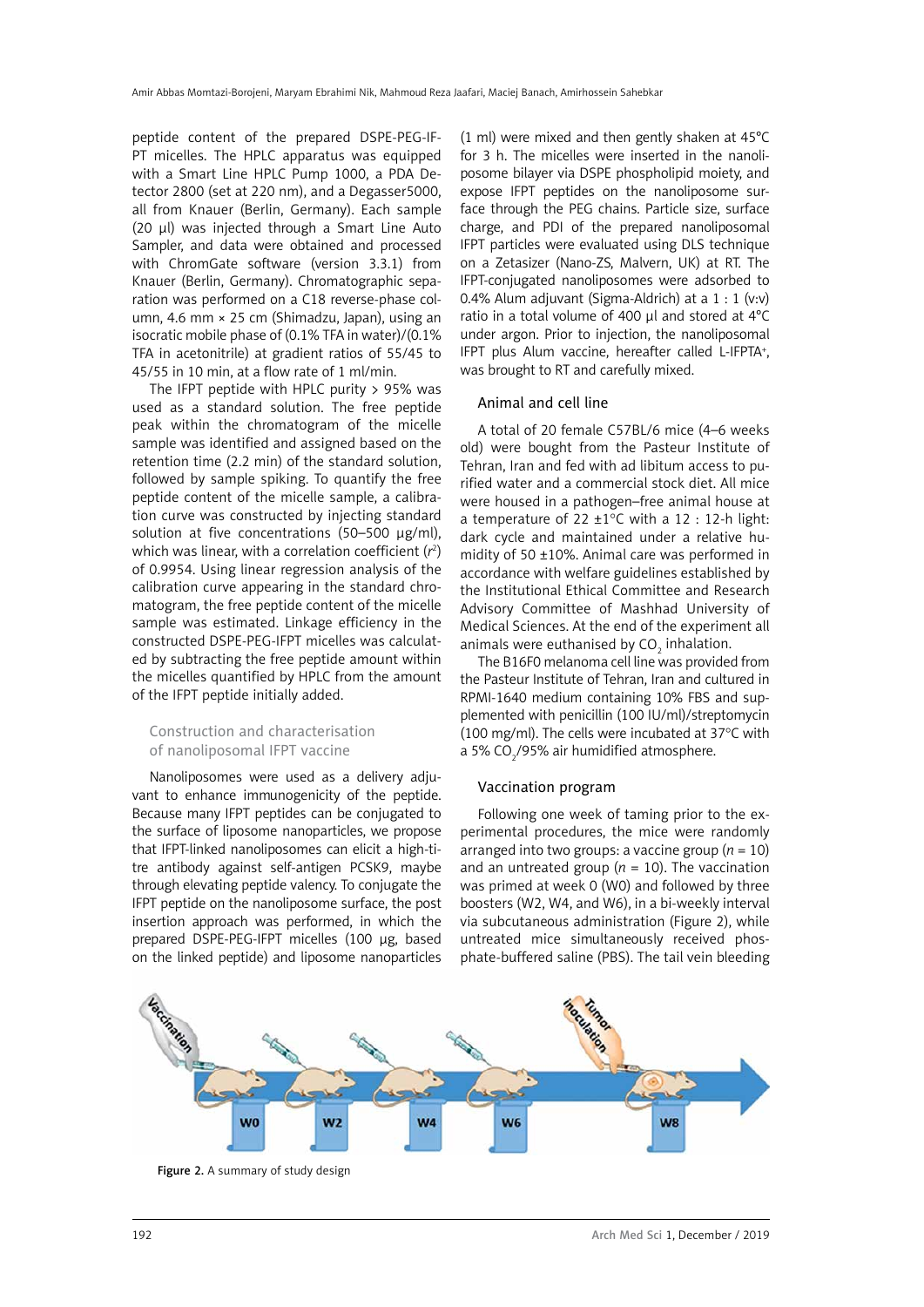was performed 2 weeks after each vaccination for the titration of plasma anti-PCSK9 antibody.

# ELISA measuring of plasma anti-PCSK9 peptide antibody

To determine the titre of anti-PCSK9 antibodies, plasma samples were collected and analysed by ELISA method. Briefly, PCSK9 peptide at the concentration of 5  $\mu$ g/ml in 0.1 M NaHCO<sub>3</sub> (pH 9.2–9.4) was coated overnight in a 96-well Nunc-MaxiSorp plate. Free binding sites were then blocked by the incubation with blocking buffer (1× PBS, 1% BSA) for 1 h at 37°C. Diluted plasma (1 : 400 in 1× PBS/0.1% BSA/0.05% Tween-20) was added, serially diluted 1 : 4, and incubated for 1 h at 37°C. Each ELISA plate contained a standard antibody as an internal control. For the detection, biotinylated anti-mouse IgG  $(H + L)$  (Sigma-Aldrich; 1 : 1000) in 1× PBS/0.1 % BSA/0.1% Tween-20 was applied and incubated for 1 h at 37°C. As a next step, horseradish peroxidase coupled to streptavidin (Roche) was added (30 min, 37°C) followed by the addition of the substrate 2,2′-Azinobis [3-ethylbenzothiazoline-6-sulfonic acid]-diammonium salt (ABTS) (Sigma-Aldrich) (15 min, RT). The optical density (OD) at 450 nm was measured with a microwell plate reader (Sunrise, Tecan, Switzerland), and the titres were defined as the dilution factor referring to 50% of the maximal optical density (OD<sub>max</sub>/2). The mean titres  $\pm$  SD of all animals per group are presented.

## Plasma PCSK9 quantification

Plasma PCSK9 concentration in the vaccinated mice was measured by CircuLex rat PCSK9 ELISA (CircuLexTM, Cy-8078, MBL, Woburn, MA) according to the manufacturer's instructions. Briefly, 100  $\mu$ l of the diluted 1 : 100 plasma samples was added on a 96-well microplate and incubated for 1 h at RT. A HRP-conjugated anti-PCSK9 antibody was added for 1 h followed by the substrate reagent and stop solution, all at RT. Optical density was detected at 450 nm with a Microwell plate reader (Sunrise, Tecan, Switzerland). A standard curve provided by the supplier was defined to measure PCSK9 concentration.

## PCSK9 inhibition analysis

To evaluate inhibition of mice PCSK9 by vaccine-induced antibodies, interaction of generated-antibodies with PCSK9 was assayed. For this purpose, the same kit CircuLex rat PCSK9 ELISA was used, but in turn of HRP-conjugated anti-PC-SK9 antibody, detection was performed with HRP-conjugated anti-mouse IgG (H+L) (Sigma Aldrich; dilution 1 : 5000) incubated for 1 h at RT, followed by the substrate reagent and stop solution provided by the supplier. The OD was detected at 450 nm with the Microwell plate reader.

## *In vitro* evaluation of inhibiting PCSK9-LDLR interaction

CircuLex PCSK9-LDLR *in vitro* binding assay kit (CircuLexTM, Cy-8150, MBL, Woburn, MA) was employed to analyse the ability of vaccine-generated antibodies for inhibition of the PCSK9-LDLR interaction *in vitro*. Briefly, 100 µl of vehicle control or the plasma samples of vaccinated mice was added to a 96-well microplate pre-coated with a recombinant LDLR-AB domain, which contained binding site for PCSK9. Immediately after that, the reaction was initiated by adding a "His-tagged PCSK9 wild type" solution incubated for 2 h followed by adding a biotinylated anti-His-tag monoclonal antibody for 1 h at RT. Then, HRP-conjugated streptavidin was coated for 1-h at RT followed by the substrate reagent and stop solution. In this method, the higher amount of PCSK9-LDLR interaction is associated with higher ELISA OD, in which, in the presence of anti-PCSK9 antibody, this interaction is inhibited and consequently ELISA OD is decreased. A dose-response curve with appropriate serial dilutions of "His-tagged PCSK9 wild type" solution was drawn to measure accurate inhibition percentage of test samples.

## Evaluation of *in vivo* anti-tumour efficacy

Two weeks after the last booster, the vaccinated and unvaccinated C57BL/6 mice were subcutaneously inoculated with B16F0 melanoma cells  $(5 \times 10^5/50 \mu l$  PBS/mouse) into the right flank at day zero. Tumour growth was monitored in a threeday interval by calculating the tumour volume after measuring three orthogonal diameters with callipers according to the formula: Tumour volume  $(mm<sup>3</sup>) = (length × height × width) × 0.52. After$ the tumour mass was palpable (approximately 10 mm3 ) on day 10, the mice were randomly divided into four groups (5 mice/group) and subjected to different treatment protocols: (1) PBS (untreated control) group, which comprised unvaccinated tumour-bearing mice receiving single tail vein injection of saline buffer; (2) vaccine group, which comprised vaccinated tumour-bearing mice receiving a single tail vein injection of saline buffer; (3) the combination group which comprised vaccinated tumour-bearing mice receiving a single tail vein injection of Doxil (15 mg/kg); and (4) the Doxil(positive control) group, which comprised unvaccinated tumour-bearing mice receiving a single tail vein injection of Doxil (15 mg/kg).

To evaluate therapeutic efficacy, mouse body weight, tumour size, and survival were monitored every 3 days for 38 days. Animals euthanasia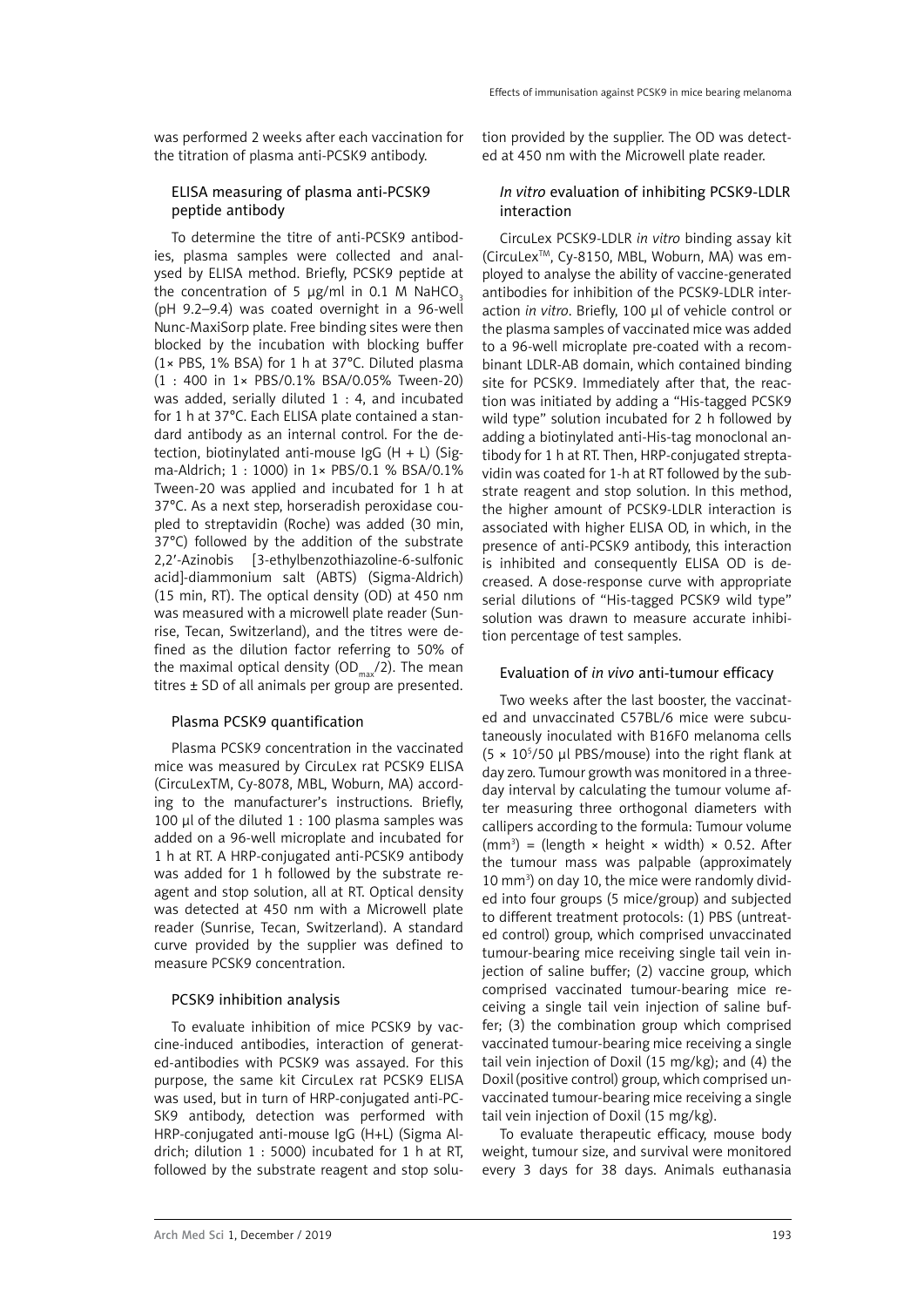| Formulation                  | Z-average [nm]<br>Mean $\pm$ SD, $n = 3$ | Zeta potential [mV]<br>Mean $\pm$ SD, $n = 3$ | PDI<br>Mean $\pm$ SD, $n = 3$ |
|------------------------------|------------------------------------------|-----------------------------------------------|-------------------------------|
| The empty nanoliposome       | $140 + 8$                                | $-45+3$                                       | $0.08 + 0.01$                 |
| The IFPT-linked nanoliposome | $170 + 6$                                | $-30+2$                                       | $0.1 \pm 0.08$                |

*PDI – polydispersity index.*

(CO<sub>2</sub> inhalation) occurred on those with 4T1 tumour due to the following ethical considerations: body weight loss > 20% of initial mass, tumour volume greater than 2.0 cm in one dimension, or if the mice became sick and unable ambulate to reach food/water [47, 48]. For each mouse, the time to reach tumour volume above 1000 mm<sup>3</sup> or the time to reach end point (TTE) as a response variable was calculated from the equation of the line obtained by exponential regression of the tumour growth curve. For each group, the percent of tumour growth delay (%TGD) was determined by calculating the difference between the average TTE of treatment group (T) and the average TTE of the control group (C), (%TGD =  $[(T - C)/C] \times 100$ ) [49]. For each treatment group, the percent of increased life span (%ILS) was measured based on the following formula: [(the average survival time of treatment group/the average survival time of control group  $\times$  100) – 100] [50].

## Statistical analysis

Statistical analysis was performed using SPSS Statistics version 20 and GraphPad Prism version



Figure 3. Assessment of conjugation between DSPE-PEG-Mal and the IFPT peptide at the time zero and 48 h after starting of reaction. Lipid (DSPE-PEG-Mal) is dissolved in the mobile phase and ascends to the top of the TLC plate (spots in the top of the left and middle lines), but peptide is bound to the silica and remains in the spotting point (the middle line). After 48, lipid bound to peptide and stayed in the point of spotting, and therefore the lipid spot on the top of the reaction mixture line disappeared, indicating the conjugation of the IFPT peptide and DSPE-PEG-Mal linker

7.04 software. Survival data were analysed using the log-rank (Mantel–Cox) test. Other comparisons were done using one-way ANOVA and Tukey *post-hoc* multiple comparison test. Values were expressed as mean ± SD or median for normally and non-normally distributed data, respectively. Results with *p* < 0.05 were considered as statistically significant.

#### Results

#### Characterisation of nanoliposomes

Physical properties of the free and IFPT-linked nanoliposomes are shown in Table II. The free and IFPT-linked nanoliposomes had a size range from 140 nm to 170 nm in diameter, with polydispersity index values of < 0.2, showing homogeneity of particles. Zeta potential measurement indicated negative charge on the surface of nanoparticles.

# TLC and HPLC analysis of DSPE-PEG-IFPT micelles

Conjugation of DSPE-PEG-Mal linker and the IFPT peptide was confirmed by evaluating the extinction of DSPE-PEG-Mal spot (lipid spot) on the TLC plate, following a 48-h reaction (Figure 3). Afterward, DSPE-PEG-IFPT micelles were prepared, and the efficiency of conjugation was measured using HPLC analysis, indirectly, by quantification of the free peptide content of the micelle sample. HPLC results indicated the conjugation of 96% of the initial IFPT peptides to DSPE-PEG-Mal linker (Figure 4).



Figure 4. HPLC chromatogram of DSPE-PEG-IFPT micelles and reference standard IFPT peptide. The retention time of reference standard was observed at 2.2 min, and it was found to be the same with free peptide present in the micelle sample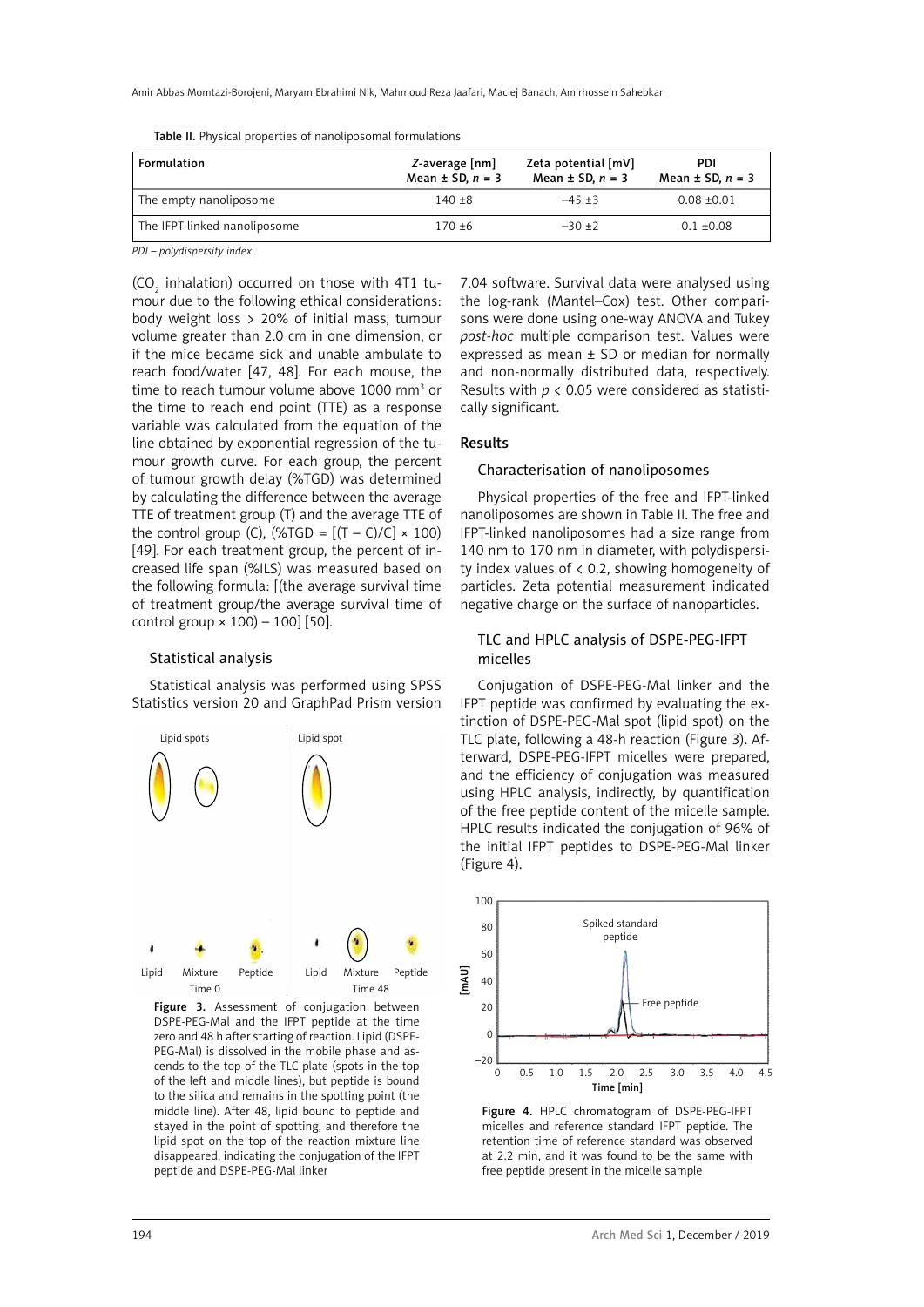# Induction of PCSK9 antibodies in C57BL/6 mice by L-IFPTA<sup>+</sup> vaccine

IFPT-exposing nanoliposomal vaccine was found to induce high titres IgG antibody against PCSK9 peptide in C57BL/6 mice upon four vaccinations in biweekly intervals. Further, long-term analysis revealed that anti-PCSK9 antibody titre peaked at week 8 and remained constant up to week 10, and then exhibited a diminishing trend (Figure 5 A).

# Specific targeting of plasma PCSK9 vaccineinduced PCSK9 antibodies

L-IFPT vaccine provoked antibodies that could directly and specifically target plasma PCSK9 in C57BL/6 mice. Plasma levels of PCSK9 in the vaccine and control groups were  $17 \pm 5$  ng/ml and 58 ±9 ng/ml, respectively (Figure 5 B). Compared with the control mice, plasma levels of PCSK9 was significantly decreased by 70% (–41 ±6 ng/ml, *p =*  0.009) in the vaccinated mice. To evaluate specific targeting, PCSK9 inhibition was evaluated using

ELISA-based assay to detect vaccine-induced antibodies directly bound to plasma PCSK9. Therefore, plasma PCSK9 obtained from the vaccinated and control mice was captured onto murine antiPCSK9 antibodies-coated ELISA plates, and vaccine-induced PCSK9-bound murine antibodies were detected using an anti-mouse IgG antibody. As shown in Figure 5 C, the significantly higher  $OD_{450}$ signal indicated from plasma of vaccinated mice revealed a direct binding of vaccine-generated anti-PCSK9 antibodies to PCSK9.

# PCSK9-LDLR binding inhibition by vaccine-induced PCSK9 antibodies

*In vitro* PCSK9-LDLR binding assay revealed that in the presence of plasma anti-PCSK9 antibodies, interaction between murine PCSK9 and LDLR was inhibited. Plasma obtained from the L-IFPTA+ group could significantly decrease PCSK9 binding to LDLR by 50%, compared with the plasma from the control group (Figure 5 D).



Figure 5. AntiPCSK9 vaccine efficacy. A - AntiPCSK9 antibody titres (ODmax/2) generated upon 4 immunisations in a bi-weekly interval (signed by arrows) have been evaluated upon 12 weeks post prime immunisation. B – Plasma levels of PCSK9 in the vaccine and control group were 17 ±5 ng/ml and 58 ±9 ng/ml, respectively. C – Direct detection of antibodies bound to plasma PCSK9 in plasma samples from vaccinated and control mice. Increased OD<sub>450</sub> is indicative for vaccine-generated anti-PCSK9 antibodies, which directly target PCSK9. D – *In vitro P*CSK9/LDLR binding assay. Plasma sample of vaccine group could decrease PCSK9 binding to LDLR by 50%, when compared with plasma sample of control group. Values are expressed as means ± SD (*n* = 3 replicates of the pooled samples of 10 mice per group). Significance compared to control values was analysed by unpaired 2-tailed Student's *t*-test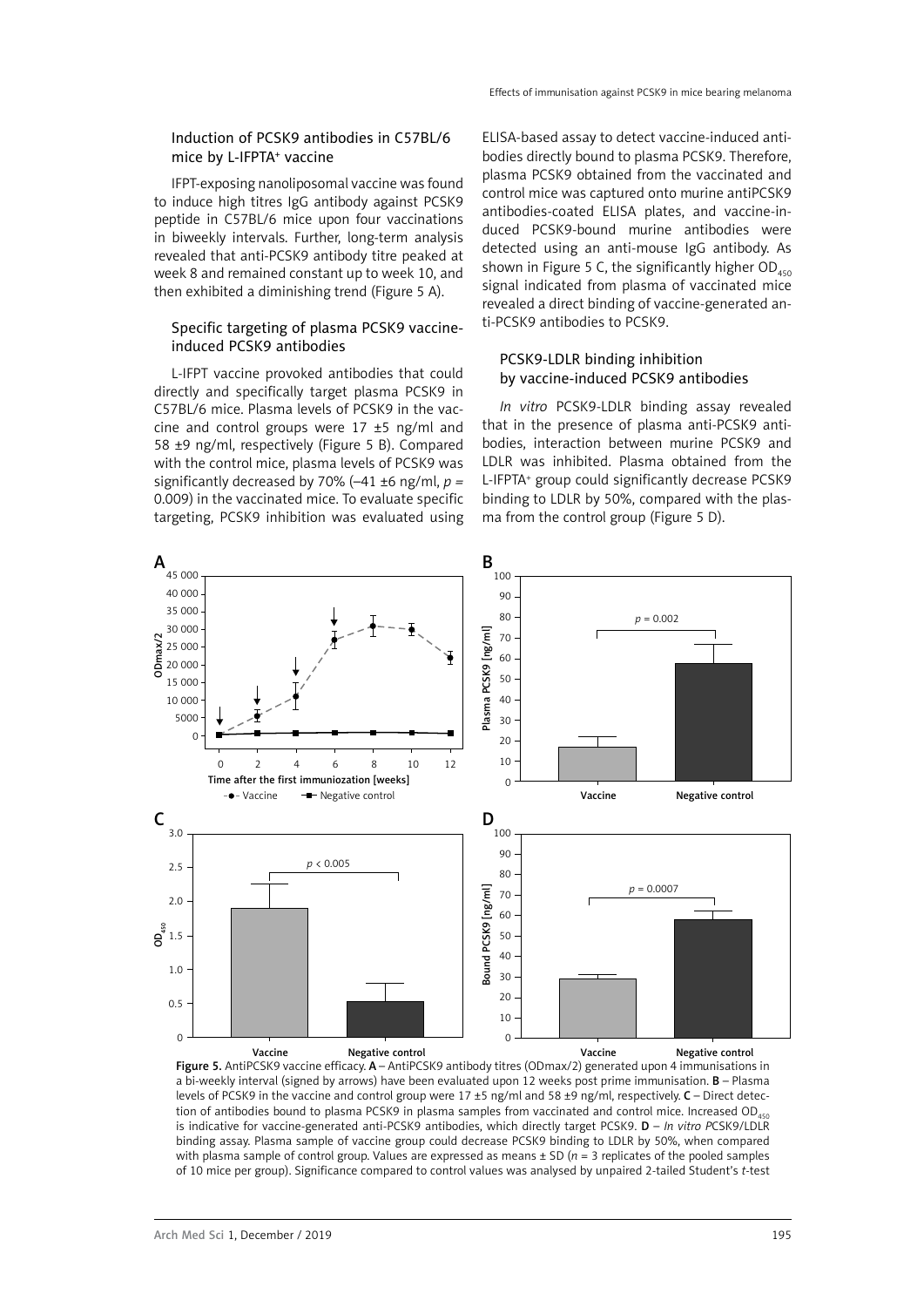## Efficacy study in mice bearing B16F0 melanoma tumours

The effect of PSCK9 inhibition on skin cancer progression was evaluated using a model of B16F0 melanoma tumour developed in the vaccinated C57BL/6 mice. The protective effect of the liposomal-antiPCSK9 vaccine on tumour-bearing mice was studied by monitoring body weight alterations, tumour growth rate in terms of mean tumour size (mm<sup>3</sup>), and survival. The weight monitoring curve (Figure 6 A) and the integrated areas under the body weight curve  $(AUC_{body\ weight})$  over 36 days (Figure 6 B) showed that body mass was not significantly different between the vaccine, liposomal doxorubicin (nanoliposomal doxorubicin), and control group. To determine the endpoint therapeutic potential of the liposomal-antiPCSK9 vaccine in tumour-bearing C57BL/6 mice, time to reach endpoint (TTE), and percentage of tumour growth delay (%TGD), as well as median survival time (MST) and increase life span (ILS) were measured (Table III). As revealed by TTE and %TGD, tumour growth was not significantly different between the vaccine, liposomal doxorubicin, and control groups (Figure 7 and Table III). TTE values of the vaccine, liposomal doxorubicin, and control groups were 28  $\pm$ 5, 34  $\pm$ 2, and 31  $\pm$ 2 days, respectively. Percentage TGD values of the vaccine, Doxil, and control groups were 11.5 ±15.4%, 7.75 ±6.5%, and 0 ±7.5, respectively.

Kaplan-Meier curves (Figure 8) showed that the survival of both the vaccine and liposomal doxorubicin treated groups was not significantly different from the control mice (*p* > 0.05, log-rank test). The MST of the vaccine, liposomal doxorubicin, and control group was 32, 35, and 32 days, respectively. Further analysis did not reveal any difference between the ILS indices of the vaccinated group and the other groups (Table III).

To evaluate the effect of PCSK9 inhibition on tumour chemotherapy, a vaccinated group were taken under single-dose Liposomal doxorubicin treatment (called the combination group) and compared with the group only vaccinated and with the group treated with liposomal doxorubicin alone. It was found that body weight change was not significantly different between the combination, vaccine, liposomal doxorubicin, and control groups (Figures 6 A and B). Values of TTE and TGD% revealed that the tumour volume in the combination group was not significantly different from the vaccine, liposomal doxorubicin, and control group (Figure 7 and Table III). Kaplan-Meier curve analysis using log-rank test showed that



Figure 6.  $A$  – The weight monitoring curve exhibits point by point alterations of the body weight during 36 days in the control, vaccine, and Doxil group.  $B$  – The integrated areas under the body weight curve (AUC<sub>body weight</sub>) over 36 days demonstrate overall weight changes. The body weight loss was not significantly different between the vaccine, Doxil, and the control group. Animal body weight was measured every 3 days. Data are presented as the mean  $\pm$  SD ( $n = 8$ ).  $P \lt 0.05$  was considered as the level of statistical significance

|  |  | Table III. Therapeutic efficacy data of different treatments in C57BL/6 mice bearing B16F0 tumour |
|--|--|---------------------------------------------------------------------------------------------------|
|--|--|---------------------------------------------------------------------------------------------------|

| Groups      | TTE <sup>a</sup> (mean $\pm$ SD) [days] | $TGD^b$ (%) | $MSTc$ [days] | $ILSd$ (%) |
|-------------|-----------------------------------------|-------------|---------------|------------|
| Control     | $31 + 2$                                | -           | 32            | -          |
| Vaccine     | $28 + 5$                                | $-11.5$     | 32            |            |
| Doxil       | $34 + 2$                                | 7.8         | 35            | 9.4        |
| Combination | $30 + 6$                                | $-6.1$      | 32            |            |

*a Time to reach end point, b tumour growth delay, c median survival time, d increase in lifespan.*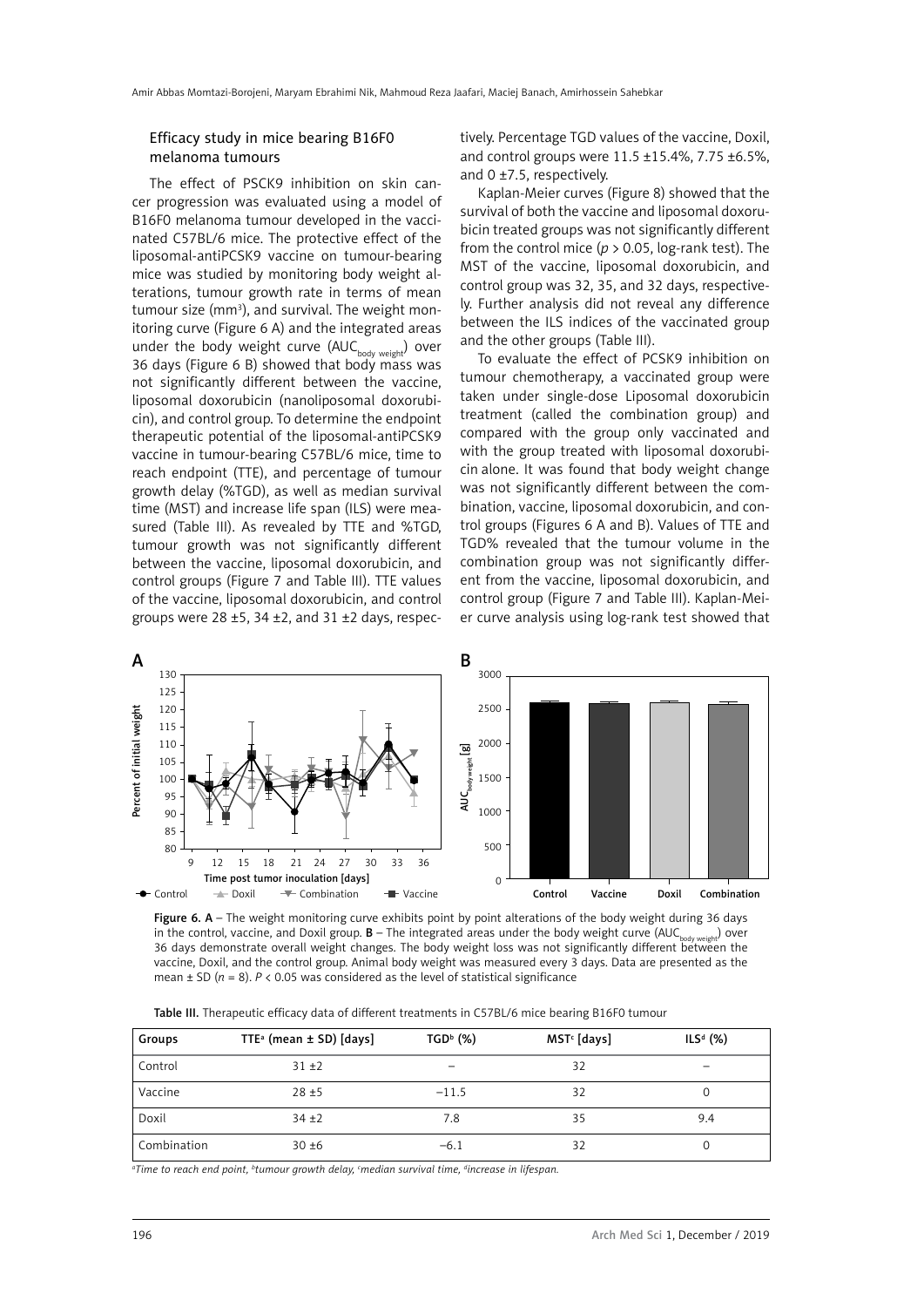

there was no significant difference in MST and ILS indices between the combination group and the other groups (Figure 8 and Table III).

## Discussion

We recently reported that L-IFPTA<sup>+</sup> vaccine can effectively inhibit PCSK9 function through suppression of PCSK9/LDLR interaction via induction of antiPCSK9 antibodies in vaccinated BALB/c mice [41]. Although disrupted cholesterol homeostasis is known to play an important role in melanoma and other cancer types [1–10], the effects of lipid lowering agents, such as PCSK9 inhibitors, on cancer progression are unclear. Our previous experimental studies showed that L-IFPTA+ vaccine-mediated PCSK9 inhibition not only caused no harmful effects but also could moderately suppress tumour growth and improve lifespan and survival in mice bearing breast [51] and colon cancers [52]. Importantly, it has been found that cholesterol can exert differing effects dependent on cancer type; therefore, evaluating the effect of PCSK9 inhibition on other cancer types [53], e.g. melanoma, is necessary.

The findings of the present study revealed that L-IFPTA+ vaccine could provoke functional anti-PC-SK9 antibodies (Figure 5 A) that reduce plasma level and activity of PCSK9 (Figures 5 B and D)



Figure 7. The tumour growth curve (A) shows increase of tumour size during 36 days in the control, vaccine, and Doxil group. Measuring the time to reach endpoint (TTE) (B) and tumour growth delay (TGD) (C) showed no significant difference between the studied groups. Tumour volume (mm<sup>3</sup>) was measured every 3 days. Data are presented as the mean  $\pm$  SD ( $n = 8$ ). Results with  $p < 0.05$  were considered as statistically significant

through specific and direct targeting of PCSK9 (Figure 5 C) in C57BL/6 mice. However, the L-IFPTA+ vaccine could not inhibit tumour growth (Figure 7), nor did it prolong survival (Figure 8) in melanoma tumour-bearing mice. When compared with the liposomal doxorubicin and control groups, PCSK9 vaccination did not change TTE, TGD%, MST, or ILS, suggesting that L-IFPTA<sup>+</sup> vaccine did not exacerbate tumour behaviour and lifespan of mice bearing melanoma.



Figure 8. Kaplan-Meier curves exhibit the survival rate of the control, vaccine, and Doxil group. There was no significant difference between the compared groups. Data are presented as the mean  $\pm$ SD (*n* = 8). *P* < 0.05 was considered as the level of statistical significance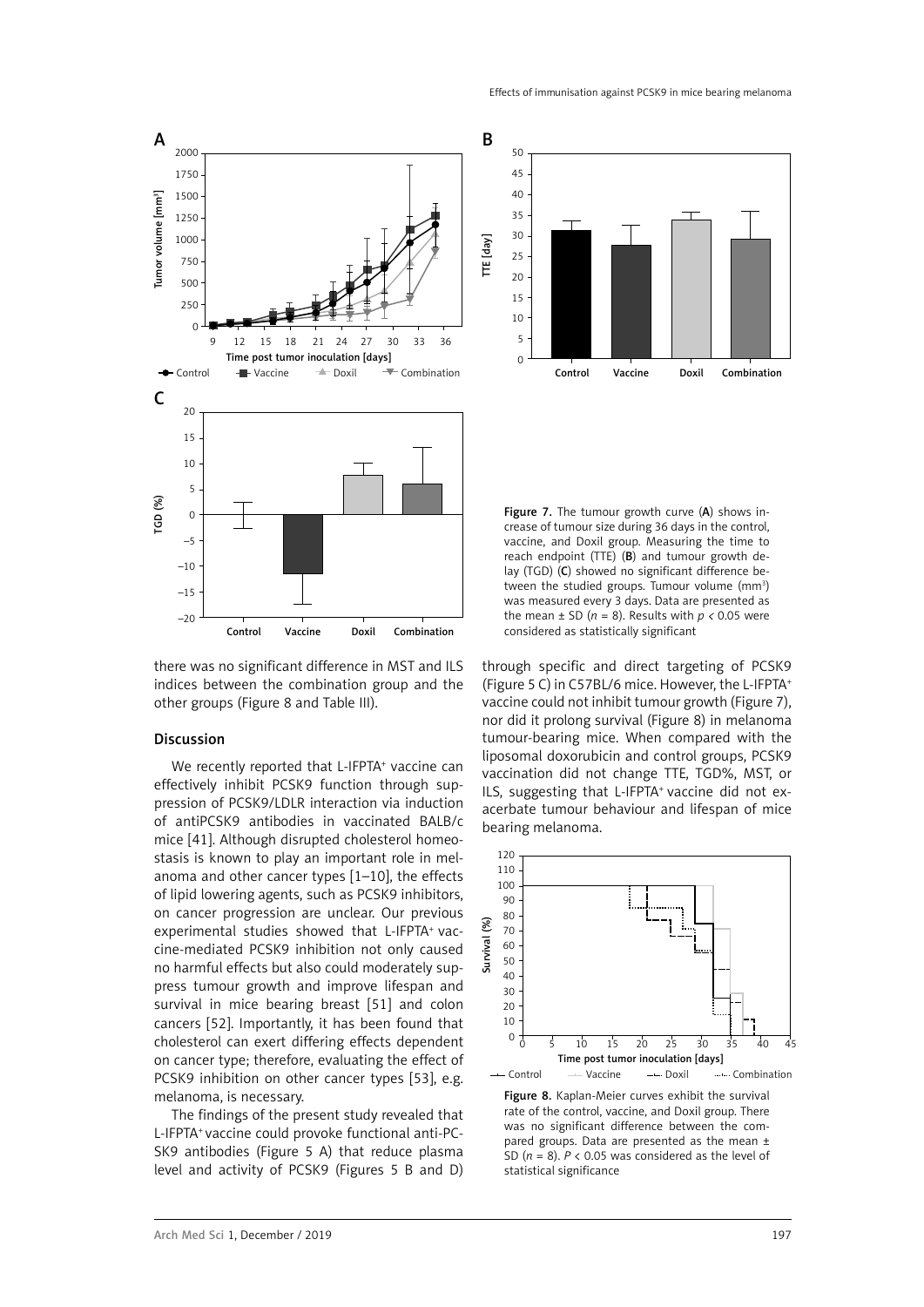Although there is no evidence on the effects of PCSK9 inhibitors in cancerous conditions, recent studies have shown that *PCSK9* variants with LDL-lowering mutations mimicking PCSK9 inhibitors are associated with a lower risk and occurrence of cancer [36, 54]. Such inconsistency between results of our study and others is probably due to different modalities of PCSK9 inhibition. We inhibited circulating PCSK9, in which the LD-LR-dependent effect of PCSK9 was affected, while genetic mutations possessing LDL-lowering variants can modulate intracellular activity of PCSK9 beyond its regulatory effect on LDLR, such as regulation of cell cycle and apoptosis [55, 56]. Additionally, L-IFPTA<sup>+</sup> vaccine, when combined with liposomal doxorubicin chemotherapy, did not aggravate the effects of chemotherapy nor improved the anti-tumour effect of liposomal doxorubicin. There was also no significant difference in lifespan and MST of mice in the vaccine and combination groups.

In conclusion, although L-IFPTA+ vaccine-mediated PCSK9 inhibition could not decrease the growth of melanoma tumours and improve the survival of tumour-bearing animals, it did not aggravate tumour behaviour in melanoma-bearing mice either alone or when combined with chemotherapy (liposomal doxorubicin). Importantly, further preclinical and clinical investigations are needed to confirm the efficacy and safety of therapeutic inhibition of PCSK9 in patients with different types of cancer.

#### Acknowledgments

Amir Abbas Momtazi-Borojeni and Maryam Ebrahimi Nik equally contributed as the first author.

We are thankful for the financial support from the Mashhad University of Medical Sciences, Mashhad, Iran (grant number: 941726) and the National Institute for Medical Research Development (NIMAD), Tehran, Iran (grant nunber 963401).

## Conflict of interest

Dr. Banach has served on a speaker's bureau and as an advisory board member for Amgen, Sanofi-Aventis, and Lilly. Other authors declare no conflict of interest.

References

- 1. Llaverias G, Danilo C, Mercier I, et al. Role of cholesterol in the development and progression of breast cancer. Am J Pathol 2011; 178: 402-12.
- 2. Li C, Yang L, Zhang D, Jiang W. Systematic review and meta-analysis suggest that dietary cholesterol intake increases risk of breast cancer. Nutr Res 2016; 36: 627-35.
- 3. Du Q, Wang Q, Fan H, et al. Dietary cholesterol promotes AOM-induced colorectal cancer through activating the NLRP3 inflammasome. Biochem Pharmacol 2016; 105: 42-54.
- 4. Moon H, Ruelcke JE, Choi E, et al. Diet-induced hypercholesterolemia promotes androgen-independent prostate cancer metastasis via IQGAP1 and caveolin-1. Oncotarget 2015; 6: 7438.
- 5. Radišauskas R, Kuzmickienė I, Milinavičienė E, Everatt R. Hypertension, serum lipids and cancer risk: a review of epidemiological evidence. Medicina 2016; 52: 89-98.
- 6. Pascual G, Avgustinova A, Mejetta S, et al. Targeting metastasis-initiating cells through the fatty acid receptor CD36. Nature 2017; 541: 41-5.
- 7. Ding X, Zhang W, Li S, Yang H. The role of cholesterol metabolism in cancer. Am J Cancer Res 2019; 9: 219-27.
- 8. Carvalho MA, Zecchin KG, Seguin F, et al. Fatty acid synthase inhibition with Orlistat promotes apoptosis and reduces cell growth and lymph node metastasis in a mouse melanoma model. Int J Cancer 2008; 123: 2557-65.
- 9. Xia S, Lin R, Jin L, et al. Prevention of dietary-fat-fueled ketogenesis attenuates BRAF V600E tumor growth. Cell Metabolism 2017; 25: 358-73.
- 10. Kwan HY, Fu X, Liu B, et al. Subcutaneous adipocytes promote melanoma cell growth by activating the Akt signaling pathway role of palmitic acid. J Biol Chem 2014; 289: 30525-37.
- 11. Huang P, Nedelcu D, Watanabe M, et al. Cellular cholesterol directly activates smoothened in hedgehog signaling. Cell 2016; 166: 1176-87e14.
- 12. Luchetti G, Sircar R, Kong JH, et al. Cholesterol activates the G-protein coupled receptor Smoothened to promote Hedgehog signaling. Elife 2016; 5: e20304.
- 13. Guixà-González R, Albasanz JL, Rodriguez-Espigares I, et al. Membrane cholesterol access into a G-protein-coupled receptor. Nat Commun 2017; 8: 14505.
- 14. Hooper JE, Scott MP. Communicating with hedgehogs. Nat Rev Mol Cell Biol 2005; 6: 306-17.
- 15. Sheng R, Chen Y, Gee HY, et al. Cholesterol modulates cell signaling and protein networking by specifically interacting with PDZ domain-containing scaffold proteins. Nat Commun 2012; 3: 1249.
- 16. Vaquero J, Ho-Bouldoires TN, Claperon A, Fouassier L. Role of the PDZ-scaffold protein NHERF1/EBP50 in cancer biology: from signaling regulation to clinical relevance. Oncogene 2017; 36: 3067-79.
- 17. Lavigne PM, Jafri H, Karas R. The association between lower levels of low-density lipoprotein cholesterol and cancer predates the diagnosis of cancer by 18 years. J Am Coll Cardiol 2012; 59 (13 Suppl): E1622.
- 18. Jacobs EJ, Newton CC, Thun MJ, Gapstur SM. Long-term use of cholesterol-lowering drugs and cancer incidence in a large United States cohort. Cancer Res 2011; 71: 1763-71.
- 19. Murtola TJ, Visvanathan K, Artama M, Vainio H, Pukkala E. Statin use and breast cancer survival: a nationwide cohort study from Finland. PLoS One 2014; 9: e110231.
- 20. Cardwell CR, Hicks BM, Hughes C, Murray LJ. Statin use after colorectal cancer diagnosis and survival: a population-based cohort study. J Clin Oncol 2014; 32: 3177-83.
- 21. Nielsen SF, Nordestgaard BG, Bojesen SE. Statin use and reduced cancer-related mortality. N Engl J Med 2012; 367: 1792-802.
- 22. Abifadel M, Varret M, Rabès JP, et al. Mutations in PCSK9 cause autosomal dominant hypercholesterolemia. Nat Genet 2003; 34: 154-6.